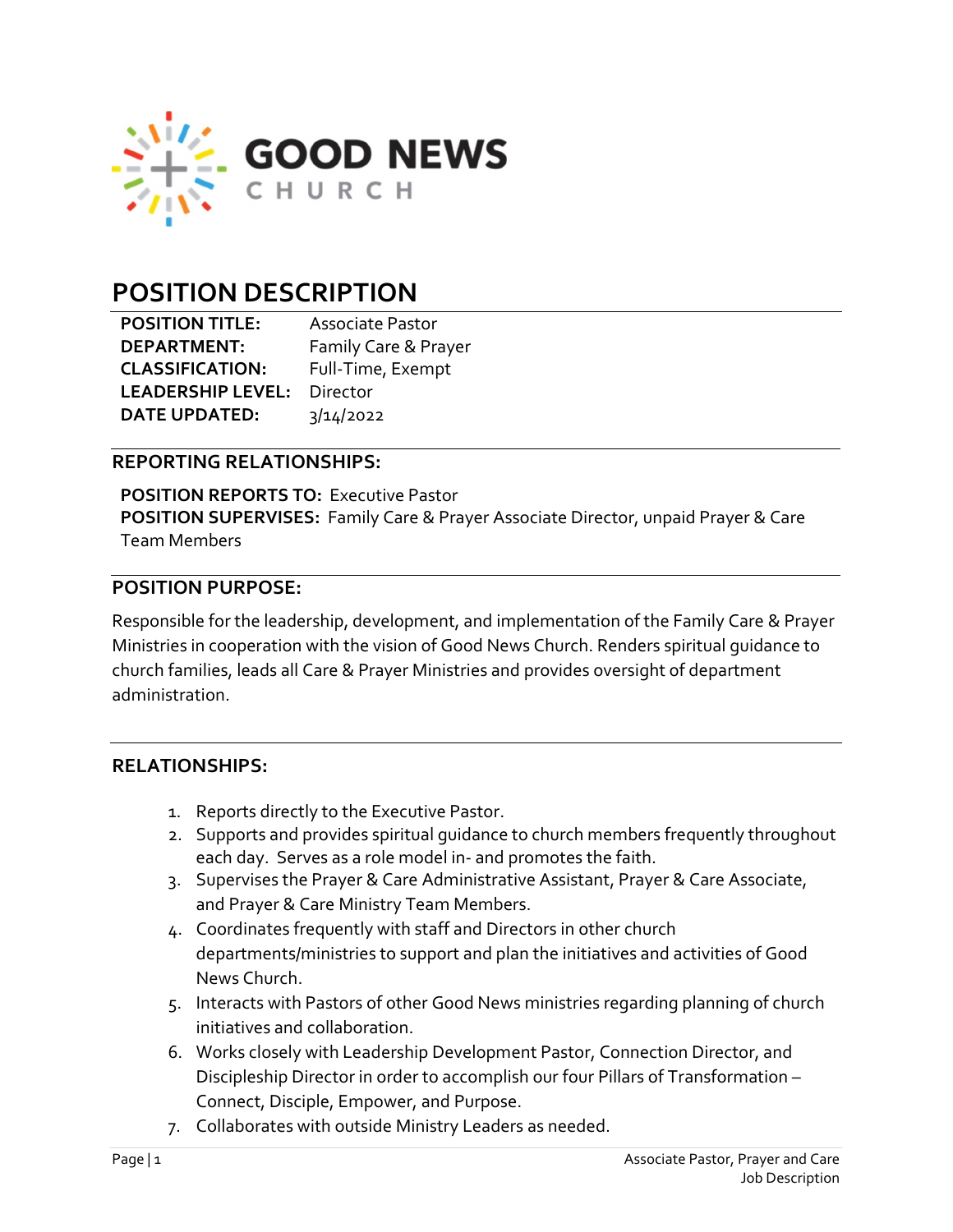- 8. Connects with the Executive Team as needed for reviews, team building, and in support of Good News Church initiatives.
- 9. Utilizes church vendors for projects/events seldom and as needed.

# ESSENTIAL DUTIES AND RESPONSIBILITIES:

#### Ministering (45%)

- Guides and develops a variety of ministry teams that fall under the Prayer and Family Care Ministry; this includes the Connect Team, Intercessory Prayer Teams, and Deliverance Ministry.
- Strives to meet the daily and ongoing needs of those in the church community. These needs are many, diverse, and vary from person to person. Provides individual attention when necessary; this may include prayer, visits, phone calls, research, or organizing other resources. Follows up with Prayer & Care Associate Director to ensure the needs are being/were met by all teams involved.
- Prays for those who are sick, or for the various needs and challenges of church members and colleagues. Sends out cards of encouragement for those who are going through difficult situations.
- Provides oversight to the daily prayer meetings. Attends as many meetings as possible and brings correction when someone has been out of line during a meeting. Provides prayer points for current events and Church needs when appropriate.
- Leads, facilitates, or oversees the ongoing training for all the leaders and team members in Prayer & Family Care Ministry.
- Assists in leading the Wednesday Night Community Night each week.
- Meets with people who might be interested in going through deliverance. Follows up with Deliverance Team concerning those actively going through the deliverance process and provides answers to questions or concerns.
- Provides visitation as needed at hospitals, homes, and assisted living centers to those who are sick, injured, handicap, or suffering from loss, or illness. Assesses these individuals for potential on-going needs that the Care Ministry Team can meet. Coordinates with Prayer & Care Associate Director to assign team members to these individuals for follow-up.
- Fulfills Pastor of the day roles of helping or talking with any unannounced walk-ins to the church on a given day of the week. Discerning and resolving any needs or conflict that may arise according to the staff handbook.
- Assists with funeral arrangements as needed. Maintains communication with the family, funeral home, Good News Facilities team, and office staff as needed. Ensures the family receives a sympathy card and on-going cards or calls for encouragement and support.
- Utilizes public speaking, teaching, Biblical knowledge, discernment, and leadership skills to preach and lead services as needed.
- Other duties as assigned.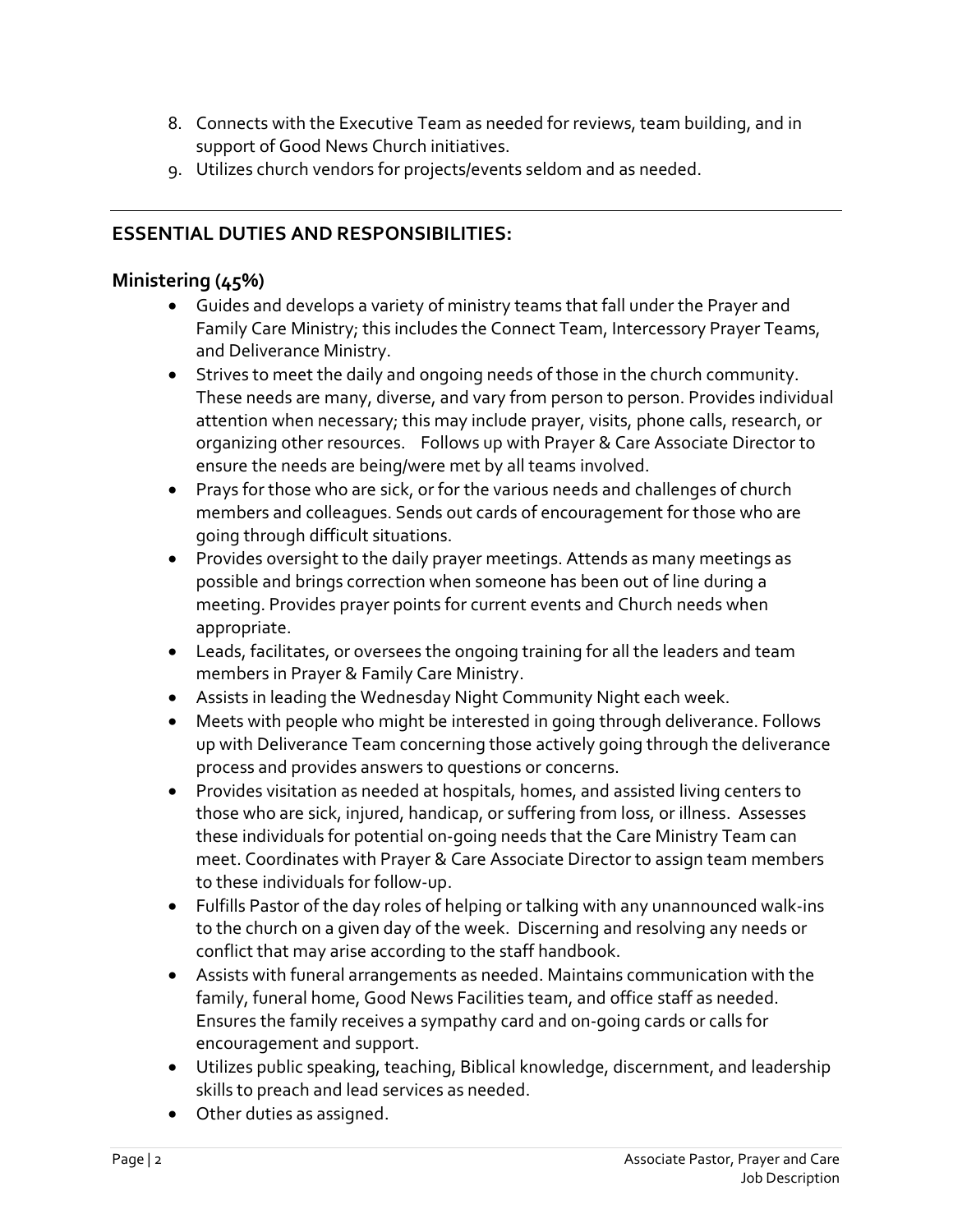#### Ministry Leadership (40%)

- Directs the work of the Prayer and Care Associate Director by delegating tasks while providing direction and specification for the work assigned.
- Provides leadership, oversight, and development for those part of the Prayer and Care Ministry; this includes, but not limited to, Connect Ministry Team, Intercessory Prayer Teams, Deliverance Ministry, Prayer Ministry Team, and Family Care Team.
- Oversees Connect Ministry during Sunday and Wednesday services. Ensures team leaders receive the proper information to equip and train new team members.
- Provides oversight of the Intercessory Prayer Teams. Communicates with the Intercessory Prayer Team Coach, with team members, and leaders regarding current prayer concerns for the church, city, state, nation, Global workers, and the nations.
- Promotes and assists in the leadership development of the Prayer & Family Care Associate Director, and the Prayer & Family Care Team Leaders.
- Takes responsibility for department goals, expectations, and timely completion of work.
- Oversees all areas of Deliverance Ministry, including training, Pre-Deliverance Group, and the Deliverance Session. Follows up with the Deliverance Team and as well as After-Care group. Meets with the Deliverance Development leaders to provide ongoing training for the Deliverance team. Meets with team members when they have any questions or concerns before or after the deliverance.
- Provides oversight and leadership for the Evangelism outreach teams.
- Leads various meetings to ensure the success and effectiveness of the Prayer and Family Care Ministry. Meets with teams on an on-going basis to develop, answer questions, problem solve, provide resources, give guidance, and share information.
- Monitors performance of those on the various Prayer and Family Care Ministry teams and develops them by providing consistent, regular feedback. Provides positive recognition of team members.
- Participates in the recruitment and hiring process for the Prayer & Family Care Associate Director, as well as for various unpaid team members and leaders as needed.
- Provides training to those under the Prayer & Family Care umbrella regarding the department's procedures, expectations, and specifics regarding each team.
- Participates in the discipline process for Prayer & Family Care team members, following the church's established termination guidelines and procedures.
- Facilitates own professional and spiritual development through prayer, Bible study, reading other relevant publications, and attending trainings/events as needed.
- Other duties as assigned.

## Ministry Administration & Representation (15%)

 Follows communication systems and processes to assure information regarding the Prayer & Family Care Ministry flows appropriately throughout the organization.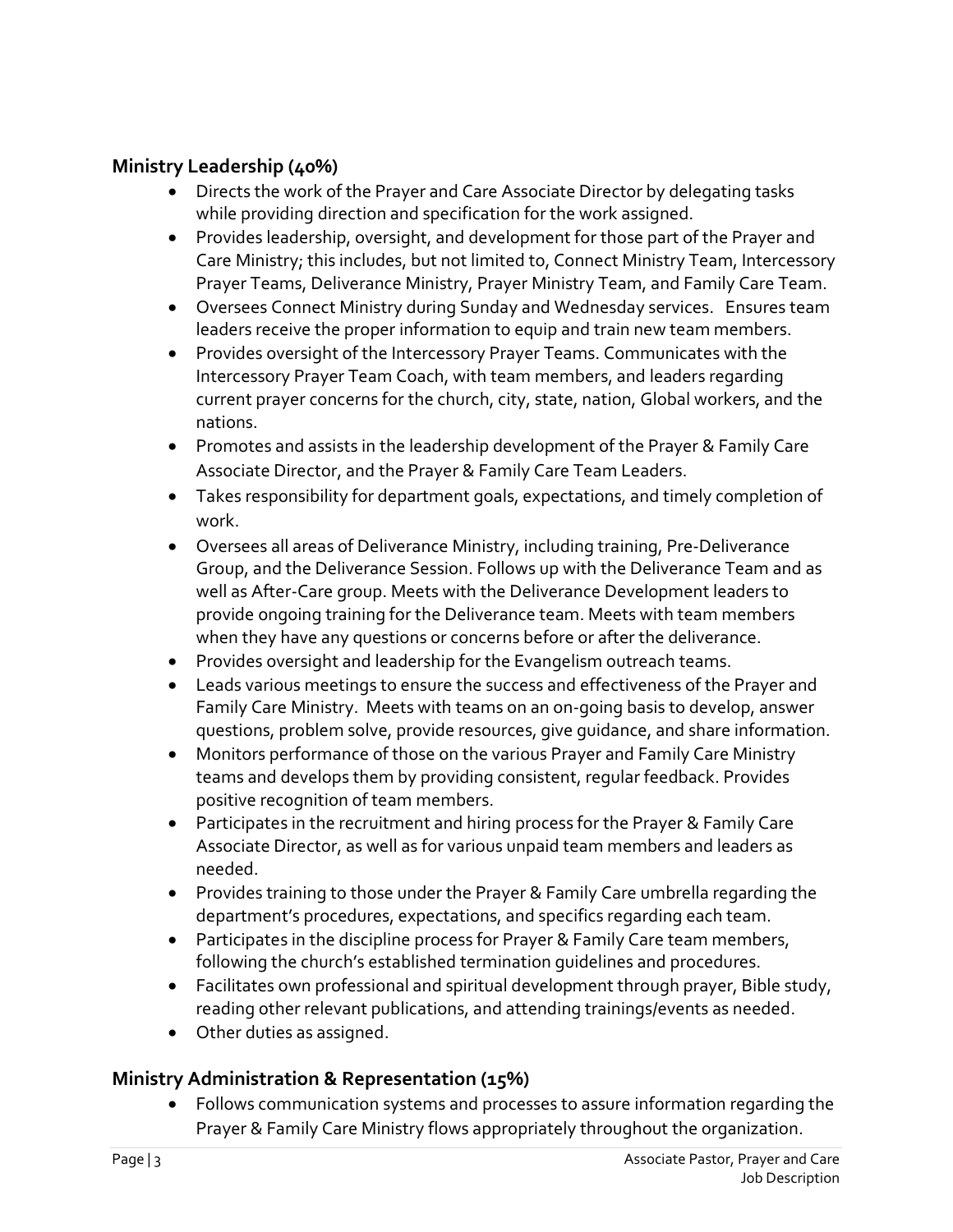Maintains communication with other ministry leaders to ensure those involved are consistently on the same page.

- Monitors and responds to emails and calls, providing prompt responses to internal and external stakeholders including Church Members/Attendees.
- Equips the various church and community leaders with the relevant support, information, and guidance as pertains to own strengths, knowledge, and department resources.
- Attends various relevant church and department meetings, lunches, and trainings.
- Prepares and sends birthday cards to those who are part of the Prayer & Family Care Ministry teams.
- Collaborates with outside church ministry leaders as needed.
- Prepares and oversees the Prayer & Family Care Ministry budget, confirming all purchases within the Ministry's budget along with setting, overseeing, and adjusting any budget line items and estimates.
- Other duties as assigned.

## KNOWLEDGE, SKILLS & ABILITIES:

| <b>EDUCATION / CERTIFICATION:</b>       | Associate's Degree in Biblical Studies (or similar), or<br>significant non-accredited training from a respected<br>religious studies institute, or an equivalent combination<br>of education and experience.                                                                                                   |
|-----------------------------------------|----------------------------------------------------------------------------------------------------------------------------------------------------------------------------------------------------------------------------------------------------------------------------------------------------------------|
| <b>EXPERIENCE:</b>                      | Minimum 5 years related pastoral experience.<br>Progressive ministry leadership responsibility.<br>Experience managing others, preferred. Experience with<br>a people management software is helpful.                                                                                                          |
| KNOWLEDGE/SKILLS /<br><b>ABILITIES:</b> | Effective verbal and written communication skills, to<br>include public speaking/teaching/presenting skills as well<br>as listening skills. Ability to organize and prioritize work<br>with flexibility and adaptability to changing priorities.<br>Ability to teach, lead, and counsel others. Excellent time |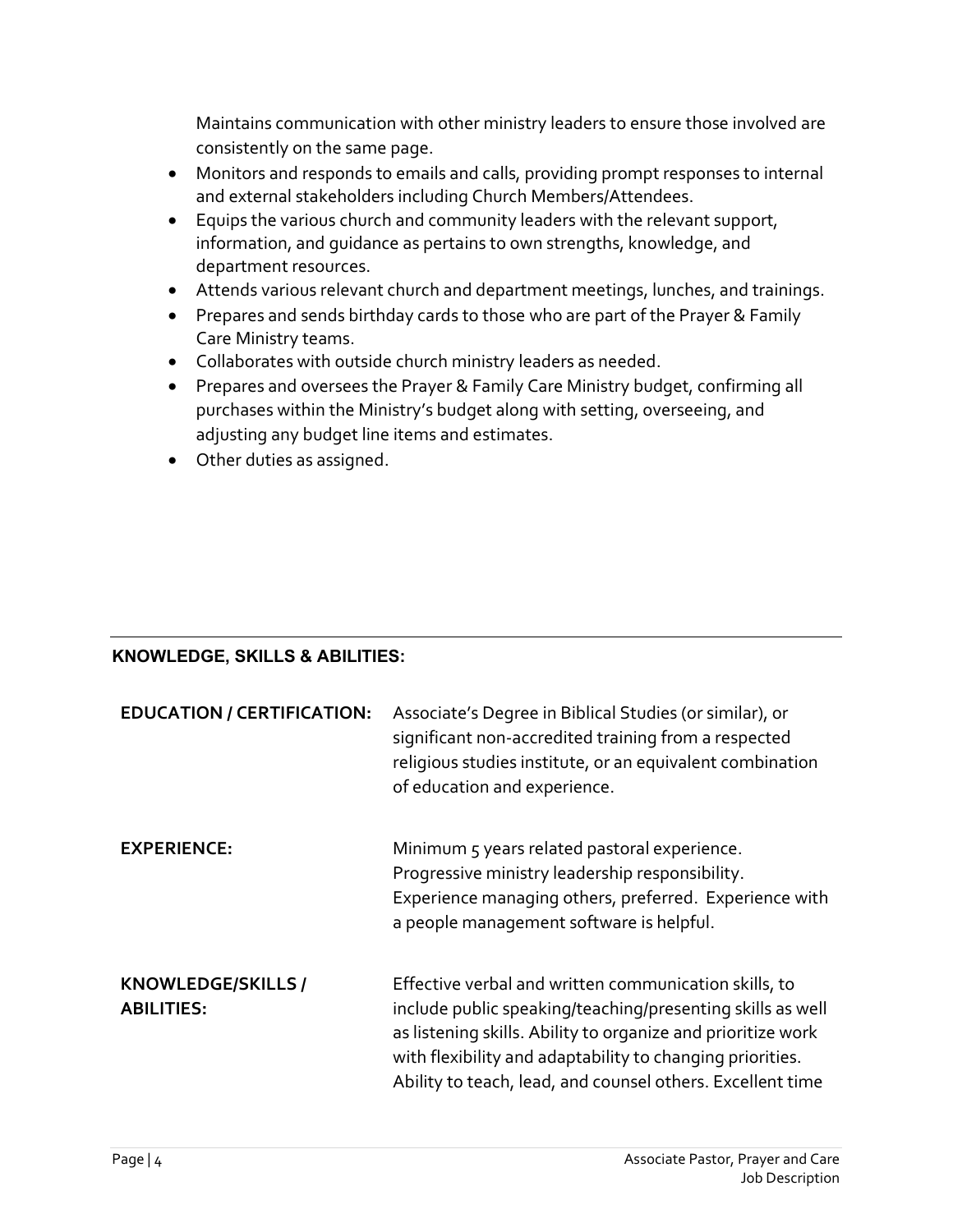|                               | knowledge. Intermediate computer skills.                                                                                                                      |
|-------------------------------|---------------------------------------------------------------------------------------------------------------------------------------------------------------|
| <b>LEADERSHIP ATTRIBUTES:</b> | Doer, Teachable, Spiritual Velocity, Influencer, Spirit<br>Led, Team Player, Developer, Strategic, Listener,<br>Communicator, Multi-Tasking and Team Builder. |

management skills. parents. Bible and doctrine

#### EVALUATION:

New Hires are evaluated on a 30-60-90 day basis. The evaluation of work performance will be ongoing, will be carried out by the Director or Pastor to which the position reports, and will include the specific duties and responsibilities of this description plus employee attitude and general working behavior. Formal evaluation will normally be performed annually, typically early December, but may be instituted at other times by the Executive Team as needed.

## WORKING CONDITIONS AND PHYSICAL REQUIREMENTS:

The work environment characteristics described here are representative of those an employee would encounter while performing the essential functions of this job. Reasonable accommodations may be made to enable individuals with disabilities to perform the essential functions.

While performing the duties of this job, the work environment characteristics are typical of that of normal office working conditions. The noise level in the office work environment is usually quiet while noise levels may be moderate in the classrooms or at events.

The physical demands described here are representative of those that must be met by an employee to successfully perform the essential functions of this job. While performing the duties of this Job, the employee is regularly required to sit. The employee will use hands to handle, feel, type, and work with typical office equipment. The employee is required to talk and hear; to communicate, converse, discern, convey, exchange information, and to hear normal conversation.

## SALARY:

The salary for this position is negotiated between the individual and the Executive Team using approved methods such as a combination of Market rate for a comparable position, wage/payroll surveys listed in Church/Denomination publications, and what existing employees in the same classification are earning.